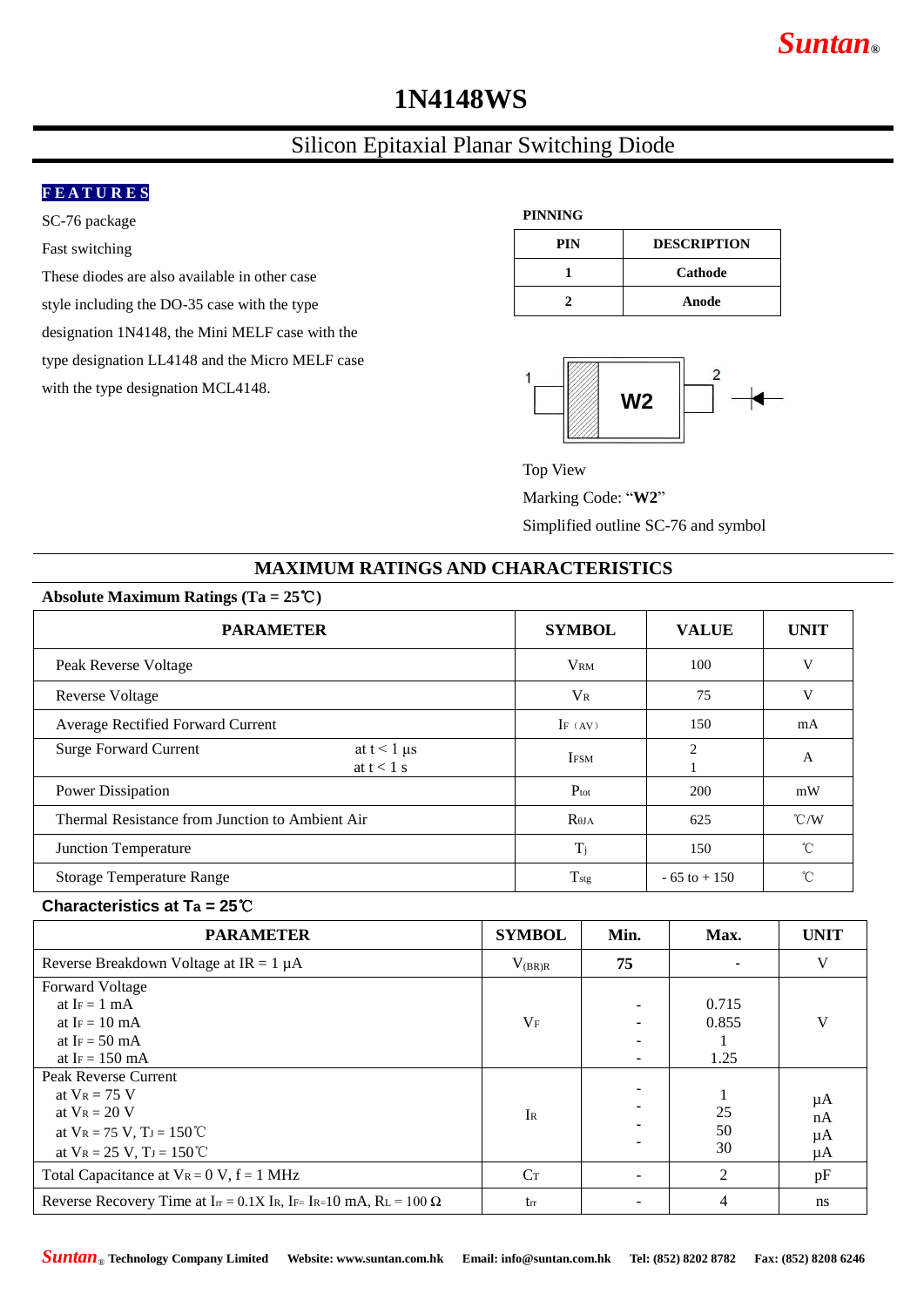## **RATINGS AND CHARACTERISTIC CURVES 1N4148WS**





Reverse capacitance vs. reverse voltage